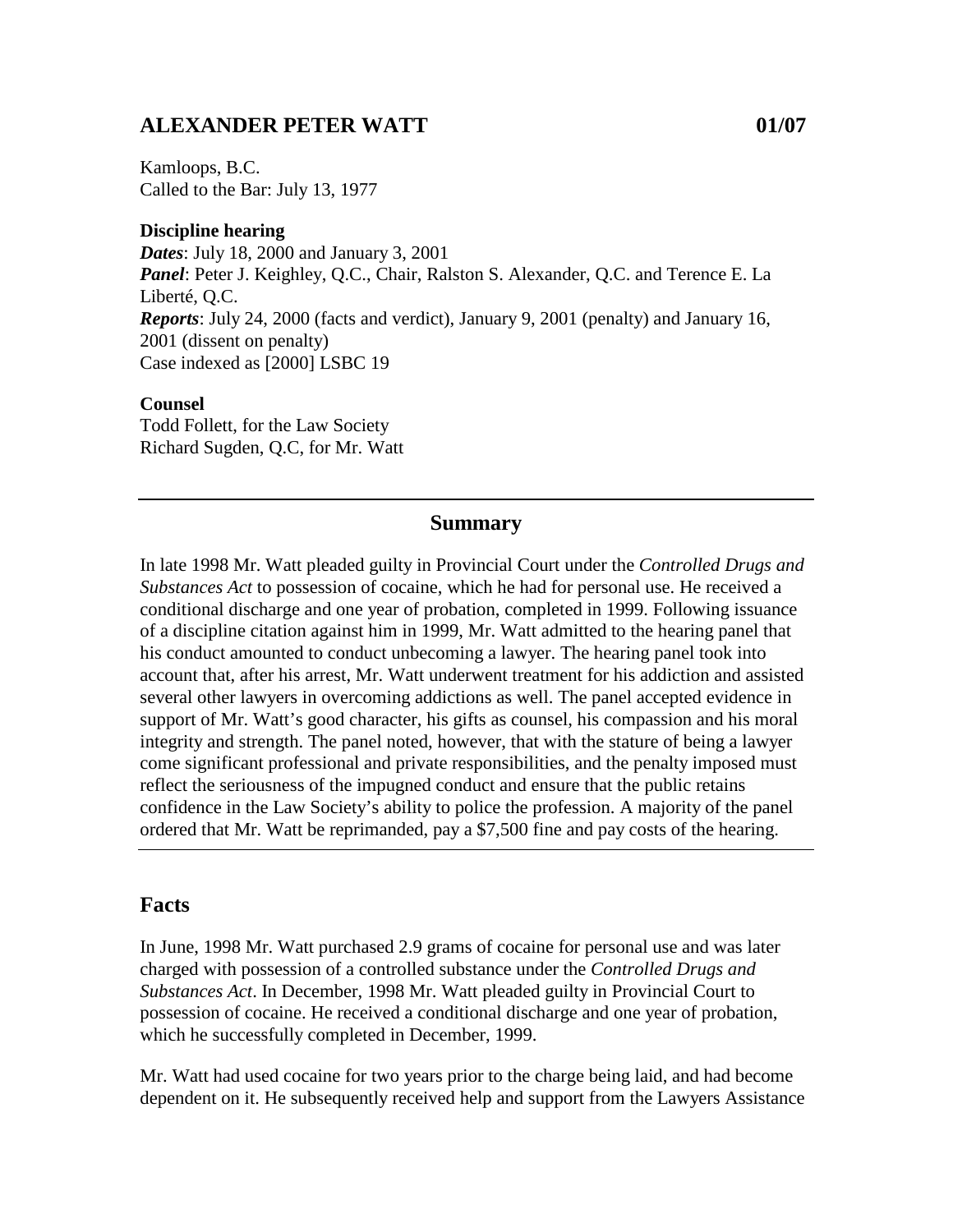Program, sought treatment and joined a local support group of professionals. In the course of his rehabilitation, Mr. Watt began handling his own workload better and was also able to help four or five other lawyers dealing with addiction issues.

He told the panel he was embarrassed and sorry for his conduct.

## **Decision**

Mr. Watt admitted, and the hearing panel found, that his conduct constitutes conduct unbecoming a lawyer.

# **Penalty**

*(Majority)* The panel took into account a range of factors in determining penalty and reviewed previous relevant decisions. The panel noted the impressive measures Mr. Watt had taken to address his addiction, his expedition of the criminal proceeding by making a prompt guilty plea and of his discipline hearing by offering an admission, his efforts to help others, and the evidence of lawyers and judges in support of his good character, his gifts as counsel, his compassion and his moral integrity and strength.

The panel also noted, however, that with the stature of being a lawyer come significant professional and private responsibilities. Mr. Watt's conduct had damaged, not only his reputation, but that of other lawyers. The penalty imposed must help reflect the seriousness of the impugned conduct and also ensure that the public retains its confidence in the Law Society's ability to police the profession.

The panel accordingly ordered that Mr. Watt:

- 1. be reprimanded;
- 2. pay a fine of \$7,500 on or before December 31, 2001; and
- 3. pay costs of the hearing.

## **Dissent**

While agreeing with the majority of the panel in its assessment of the facts and the duty of the Law Society to ensure public confidence in the legal profession, Mr. La Liberté disagreed with the majority's decision to impose a \$7,500 fine. He would have imposed the statutorily required reprimand and costs, but no fine.

As acknowledged by the majority, Mr. Watt did not require specific deterrence. With respect to general deterrence, Mr. La Liberté noted that a fine was not required in these circumstances to deter other lawyers from treating cocaine possession as a serious offence or as unacceptable behaviour for a lawyer.

He noted that, to impose a punishment for behaviour predicated on a complicated,